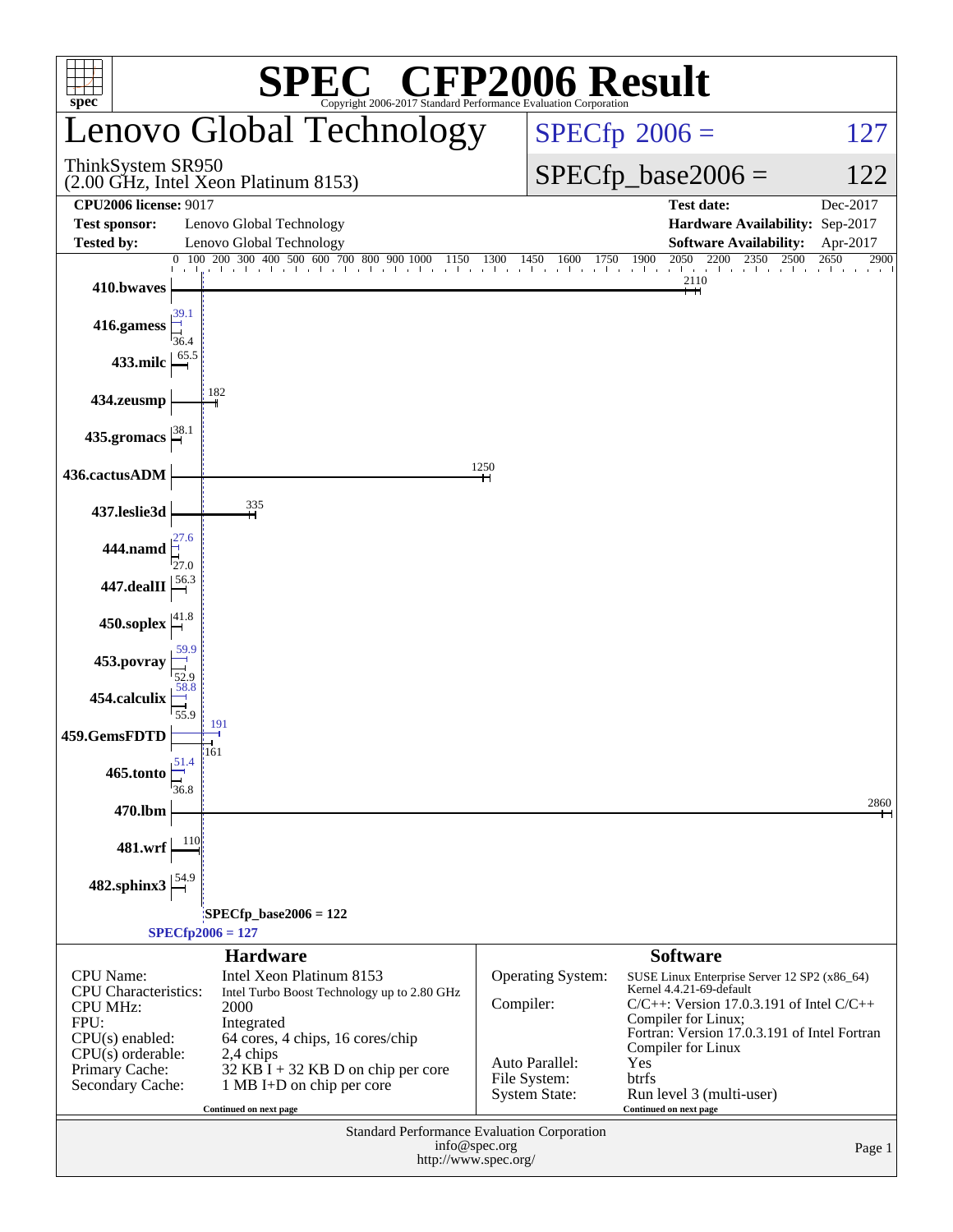

# enovo Global Technology

#### ThinkSystem SR950

(2.00 GHz, Intel Xeon Platinum 8153)

 $SPECfp2006 = 127$  $SPECfp2006 = 127$ 

#### $SPECfp\_base2006 = 122$

#### **[CPU2006 license:](http://www.spec.org/auto/cpu2006/Docs/result-fields.html#CPU2006license)** 9017 **[Test date:](http://www.spec.org/auto/cpu2006/Docs/result-fields.html#Testdate)** Dec-2017 **[Test sponsor:](http://www.spec.org/auto/cpu2006/Docs/result-fields.html#Testsponsor)** Lenovo Global Technology **[Hardware Availability:](http://www.spec.org/auto/cpu2006/Docs/result-fields.html#HardwareAvailability)** Sep-2017 **[Tested by:](http://www.spec.org/auto/cpu2006/Docs/result-fields.html#Testedby)** Lenovo Global Technology **[Software Availability:](http://www.spec.org/auto/cpu2006/Docs/result-fields.html#SoftwareAvailability)** Apr-2017 [L3 Cache:](http://www.spec.org/auto/cpu2006/Docs/result-fields.html#L3Cache) 22 MB I+D on chip per chip<br>Other Cache: None [Other Cache:](http://www.spec.org/auto/cpu2006/Docs/result-fields.html#OtherCache) [Memory:](http://www.spec.org/auto/cpu2006/Docs/result-fields.html#Memory) 1536 GB (48 x 32 GB 2Rx4 PC4-2666V-R) [Disk Subsystem:](http://www.spec.org/auto/cpu2006/Docs/result-fields.html#DiskSubsystem) 1 x 800 GB SAS SSD [Other Hardware:](http://www.spec.org/auto/cpu2006/Docs/result-fields.html#OtherHardware) None [Base Pointers:](http://www.spec.org/auto/cpu2006/Docs/result-fields.html#BasePointers) 64-bit<br>Peak Pointers: 32/64-bit [Peak Pointers:](http://www.spec.org/auto/cpu2006/Docs/result-fields.html#PeakPointers) [Other Software:](http://www.spec.org/auto/cpu2006/Docs/result-fields.html#OtherSoftware) None

| <b>Results Table</b>   |                                                                                                          |       |                |       |                |       |                |              |                |              |                |              |
|------------------------|----------------------------------------------------------------------------------------------------------|-------|----------------|-------|----------------|-------|----------------|--------------|----------------|--------------|----------------|--------------|
|                        | <b>Base</b>                                                                                              |       |                |       |                |       | <b>Peak</b>    |              |                |              |                |              |
| <b>Benchmark</b>       | <b>Seconds</b>                                                                                           | Ratio | <b>Seconds</b> | Ratio | <b>Seconds</b> | Ratio | <b>Seconds</b> | <b>Ratio</b> | <b>Seconds</b> | <b>Ratio</b> | <b>Seconds</b> | <b>Ratio</b> |
| 410.bwayes             | 6.57                                                                                                     | 2070  | 6.45           | 2110  | 6.40           | 2120  | 6.57           | 2070         | 6.45           | 2110         | 6.40           | 2120         |
| 416.gamess             | 538                                                                                                      | 36.4  | 539            | 36.4  | 540            | 36.3  | 501            | 39.0         | 501            | 39.1         | 501            | 39.1         |
| $433$ .milc            | 141                                                                                                      | 64.9  | 140            | 65.5  | 140            | 65.7  | 141            | 64.9         | 140            | 65.5         | 140            | 65.7         |
| $434$ . zeusmp         | 49.6                                                                                                     | 183   | 50.1           | 182   | 51.7           | 176   | 49.6           | 183          | 50.1           | 182          | 51.7           | 176          |
| $435.$ gromacs         | 188                                                                                                      | 38.0  | 188            | 38.1  | 188            | 38.1  | 188            | 38.0         | 188            | 38.1         | 188            | 38.1         |
| 436.cactusADM          | 9.34                                                                                                     | 1280  | 9.55           | 1250  | 9.54           | 1250  | 9.34           | 1280         | 9.55           | 1250         | 9.54           | 1250         |
| 437.leslie3d           | 27.7                                                                                                     | 340   | 28.0           | 335   | 30.2           | 311   | 27.7           | 340          | 28.0           | 335          | 30.2           | 311          |
| 444.namd               | 297                                                                                                      | 27.0  | 298            | 26.9  | 298            | 27.0  | 290            | 27.6         | 290            | 27.6         | 290            | 27.6         |
| $ 447 \text{.}$ dealII | 203                                                                                                      | 56.3  | 203            | 56.2  | 203            | 56.4  | 203            | 56.3         | 203            | 56.2         | 203            | 56.4         |
| $450$ .soplex          | 199                                                                                                      | 41.8  | 198            | 42.2  | 200            | 41.8  | 199            | 41.8         | 198            | 42.2         | 200            | 41.8         |
| $453$ .povray          | 100                                                                                                      | 52.9  | 101            | 52.8  | 101            | 52.9  | 88.9           | 59.9         | 88.7           | 60.0         | 88.9           | 59.9         |
| $454$ .calculix        | 147                                                                                                      | 56.0  | 148            | 55.9  | 148            | 55.9  | <b>140</b>     | 58.8         | 140            | 58.8         | 140            | 58.7         |
| 459.GemsFDTD           | 66.0                                                                                                     | 161   | 66.1           | 161   | 65.4           | 162   | 55.2           | 192          | 55.6           | 191          | 55.5           | <u>191</u>   |
| $465$ .tonto           | 264                                                                                                      | 37.2  | 267            | 36.8  | 268            | 36.8  | 191            | 51.4         | 191            | 51.5         | 192            | 51.3         |
| 470.1bm                | 4.75                                                                                                     | 2900  | 4.81           | 2850  | 4.80           | 2860  | 4.75           | 2900         | 4.81           | 2850         | 4.80           | 2860         |
| $ 481$ .wrf            | 102                                                                                                      | 110   | 103            | 109   | 102            | 110   | 102            | 110          | 103            | 109          | <b>102</b>     | <b>110</b>   |
| $482$ .sphinx $3$      | 354                                                                                                      | 55.1  | 355            | 54.9  | 355            | 54.8  | 354            | 55.1         | 355            | 54.9         | 355            | 54.8         |
|                        | Results appear in the order in which they were run. Bold underlined text indicates a median measurement. |       |                |       |                |       |                |              |                |              |                |              |

#### **[Operating System Notes](http://www.spec.org/auto/cpu2006/Docs/result-fields.html#OperatingSystemNotes)**

Stack size set to unlimited using "ulimit -s unlimited"

#### **[Platform Notes](http://www.spec.org/auto/cpu2006/Docs/result-fields.html#PlatformNotes)**

BIOS configuration: Choose Operating Mode set to Maximum Performance Hyper-Threading set to Disable LLC dead line alloc set to Disable Sysinfo program /home/cpu2006-1.2-ic17.0u3/config/sysinfo.rev6993 Revision 6993 of 2015-11-06 (b5e8d4b4eb51ed28d7f98696cbe290c1) running on linux-uyxw Mon Dec 11 14:02:32 2017

 This section contains SUT (System Under Test) info as seen by some common utilities. To remove or add to this section, see: Continued on next page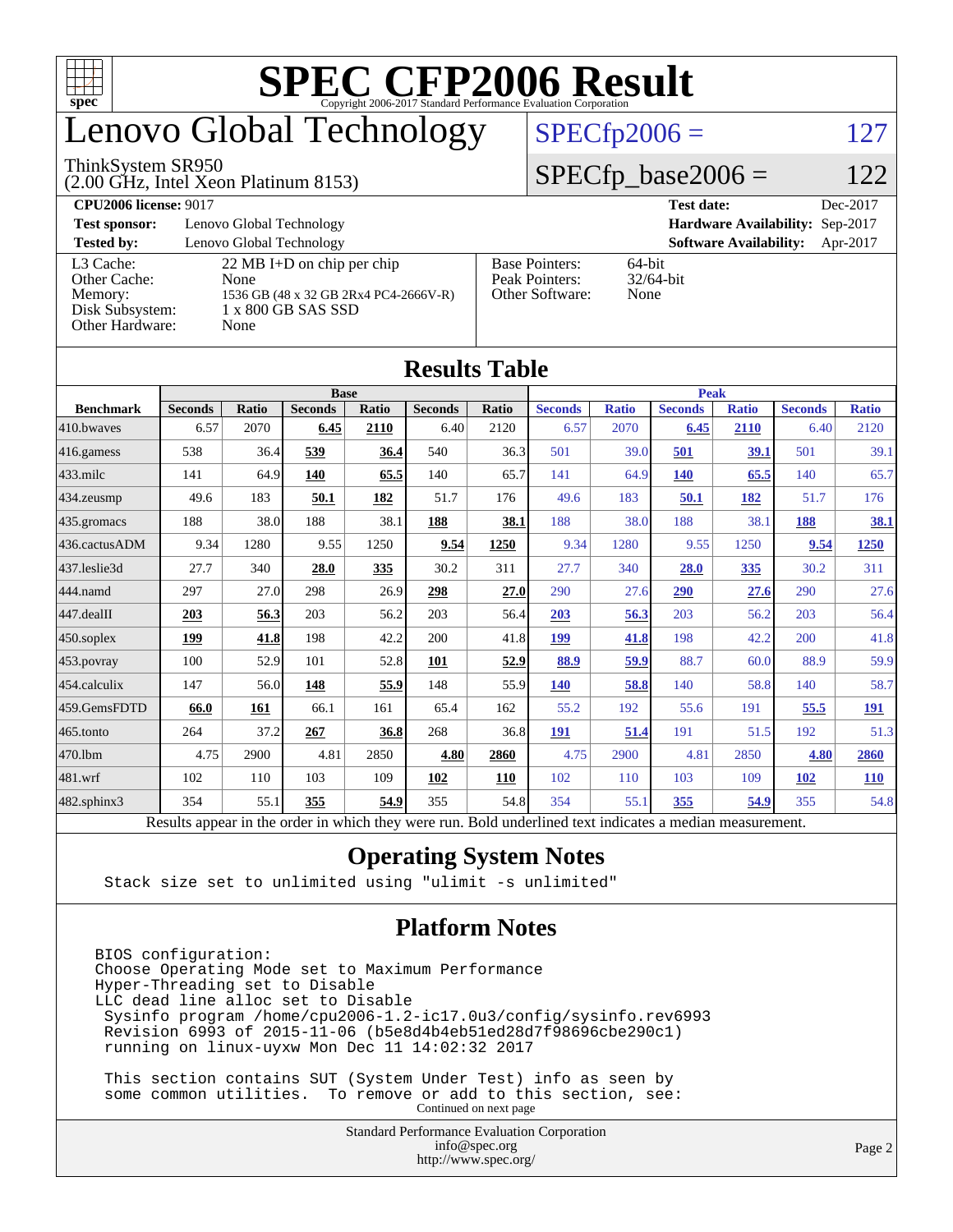

# enovo Global Technology

ThinkSystem SR950

 $SPECTp2006 = 127$ 

(2.00 GHz, Intel Xeon Platinum 8153)

 $SPECTp\_base2006 = 122$ 

**[CPU2006 license:](http://www.spec.org/auto/cpu2006/Docs/result-fields.html#CPU2006license)** 9017 **[Test date:](http://www.spec.org/auto/cpu2006/Docs/result-fields.html#Testdate)** Dec-2017

**[Test sponsor:](http://www.spec.org/auto/cpu2006/Docs/result-fields.html#Testsponsor)** Lenovo Global Technology **[Hardware Availability:](http://www.spec.org/auto/cpu2006/Docs/result-fields.html#HardwareAvailability)** Sep-2017 **[Tested by:](http://www.spec.org/auto/cpu2006/Docs/result-fields.html#Testedby)** Lenovo Global Technology **[Software Availability:](http://www.spec.org/auto/cpu2006/Docs/result-fields.html#SoftwareAvailability)** Apr-2017

#### **[Platform Notes \(Continued\)](http://www.spec.org/auto/cpu2006/Docs/result-fields.html#PlatformNotes)**

<http://www.spec.org/cpu2006/Docs/config.html#sysinfo>

```
Standard Performance Evaluation Corporation
                                        info@spec.org
                                      http://www.spec.org/
                                                                                           Page 3
 From /proc/cpuinfo
     model name : Intel(R) Xeon(R) Platinum 8153 CPU @ 2.00GHz
        4 "physical id"s (chips)
        64 "processors"
     cores, siblings (Caution: counting these is hw and system dependent. The
     following excerpts from /proc/cpuinfo might not be reliable. Use with
     caution.)
        cpu cores : 16
       siblings
        physical 0: cores 0 1 2 3 4 5 6 7 8 9 10 11 12 13 14 15
        physical 1: cores 0 1 2 3 4 5 6 7 8 9 10 11 12 13 14 15
        physical 2: cores 0 1 2 3 4 5 6 7 8 9 10 11 12 13 14 15
        physical 3: cores 0 1 2 3 4 5 6 7 8 9 10 11 12 13 14 15
     cache size : 22528 KB
 From /proc/meminfo
    MemTotal: 1584767360 kB<br>HugePages Total: 0
    HugePages_Total: 0<br>Hugepagesize: 2048 kB
    Hugepagesize:
 From /etc/*release* /etc/*version*
     SuSE-release:
        SUSE Linux Enterprise Server 12 (x86_64)
        VERSION = 12
        PATCHLEVEL = 2
        # This file is deprecated and will be removed in a future service pack or
        release.
        # Please check /etc/os-release for details about this release.
     os-release:
        NAME="SLES"
        VERSION="12-SP2"
        VERSION_ID="12.2"
       PRETTY_NAME="SUSE Linux Enterprise Server 12 SP2"
        ID="sles"
        ANSI_COLOR="0;32"
        CPE_NAME="cpe:/o:suse:sles:12:sp2"
 uname -a:
     Linux linux-uyxw 4.4.21-69-default #1 SMP Tue Oct 25 10:58:20 UTC 2016
     (9464f67) x86_64 x86_64 x86_64 GNU/Linux
 run-level 3 Dec 11 14:01
SPEC is set to: /home/cpu2006-1.2-ic17.0u3<br>Filesystem Type Size Used Avail
                    Type Size Used Avail Use% Mounted on<br>btrfs 744G 32G 712G 5% /home
     /dev/sda2 btrfs 744G 32G 712G 5% /home
 Additional information from dmidecode:
     Warning: Use caution when you interpret this section. The 'dmidecode' program
 reads system data which is "intended to allow hardware to be accurately
Continued on next page
```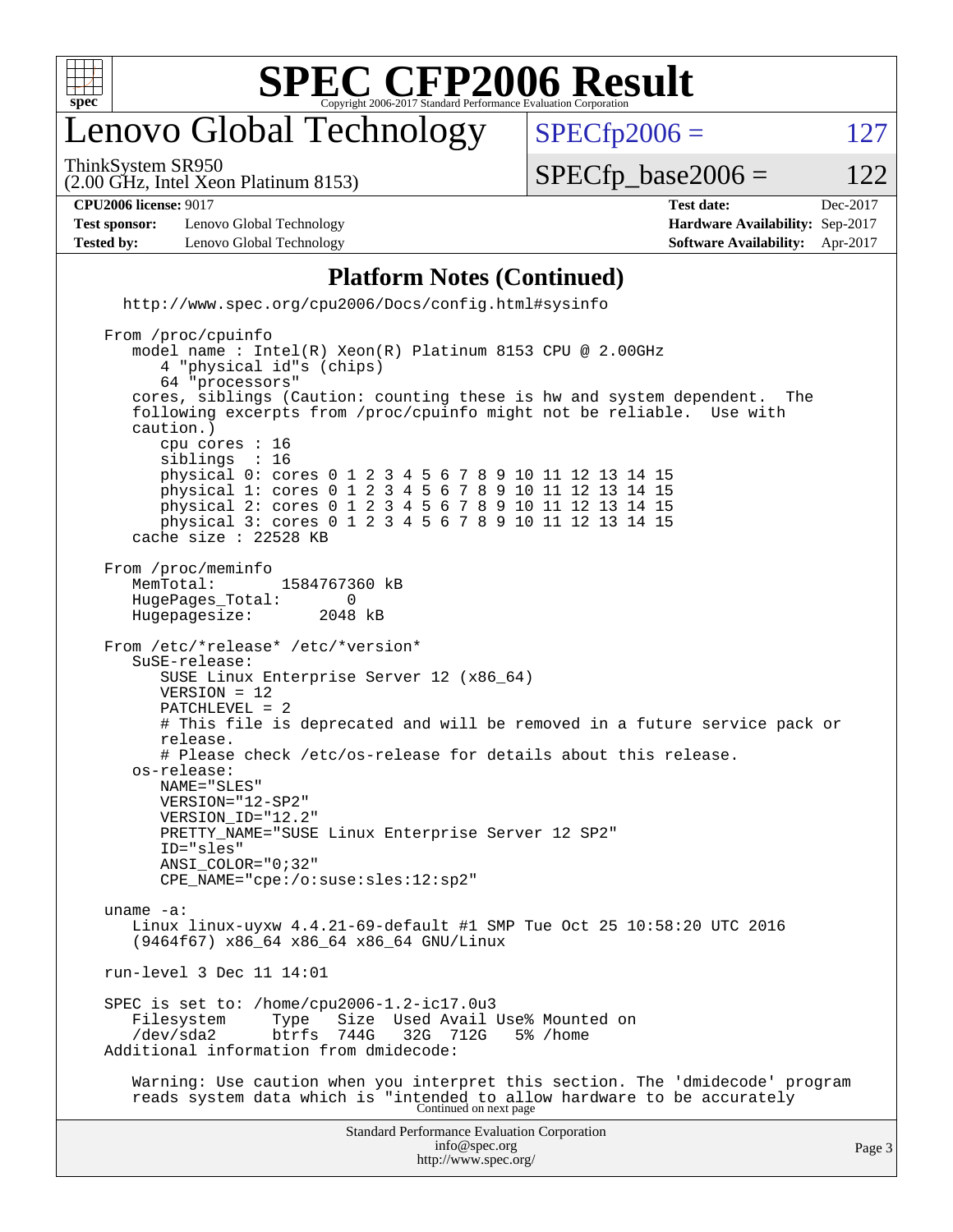

# enovo Global Technology

ThinkSystem SR950

 $SPECTp2006 = 127$ 

(2.00 GHz, Intel Xeon Platinum 8153)

 $SPECTp\_base2006 = 122$ 

**[Test sponsor:](http://www.spec.org/auto/cpu2006/Docs/result-fields.html#Testsponsor)** Lenovo Global Technology **[Hardware Availability:](http://www.spec.org/auto/cpu2006/Docs/result-fields.html#HardwareAvailability)** Sep-2017 **[Tested by:](http://www.spec.org/auto/cpu2006/Docs/result-fields.html#Testedby)** Lenovo Global Technology **[Software Availability:](http://www.spec.org/auto/cpu2006/Docs/result-fields.html#SoftwareAvailability)** Apr-2017

**[CPU2006 license:](http://www.spec.org/auto/cpu2006/Docs/result-fields.html#CPU2006license)** 9017 **[Test date:](http://www.spec.org/auto/cpu2006/Docs/result-fields.html#Testdate)** Dec-2017

#### **[Platform Notes \(Continued\)](http://www.spec.org/auto/cpu2006/Docs/result-fields.html#PlatformNotes)**

 determined", but the intent may not be met, as there are frequent changes to hardware, firmware, and the "DMTF SMBIOS" standard.

 BIOS Lenovo -[PSE103K-1.00]- 06/19/2017 Memory: 48x NO DIMM NO DIMM 48x Samsung M393A4K40BB2-CTD 32 GB 2 rank 2666 MHz

(End of data from sysinfo program)

#### **[General Notes](http://www.spec.org/auto/cpu2006/Docs/result-fields.html#GeneralNotes)**

Environment variables set by runspec before the start of the run: KMP AFFINITY = "granularity=fine, compact" LD\_LIBRARY\_PATH = "/home/cpu2006-1.2-ic17.0u3/lib/ia32:/home/cpu2006-1.2-ic17.0u3/lib/intel64:/home/cpu2006-1.2-ic17.0u3/sh10.2" OMP NUM THREADS = "64"

 Binaries compiled on a system with 1x Intel Core i7-4790 CPU + 32GB RAM memory using Redhat Enterprise Linux 7.2 Transparent Huge Pages disabled with: echo never > /sys/kernel/mm/transparent\_hugepage/enabled Filesystem page cache cleared with: shell invocation of 'sync; echo 3 > /proc/sys/vm/drop\_caches' prior to run

### **[Base Compiler Invocation](http://www.spec.org/auto/cpu2006/Docs/result-fields.html#BaseCompilerInvocation)**

[C benchmarks](http://www.spec.org/auto/cpu2006/Docs/result-fields.html#Cbenchmarks):  $inc$   $-m64$ 

[C++ benchmarks:](http://www.spec.org/auto/cpu2006/Docs/result-fields.html#CXXbenchmarks) [icpc -m64](http://www.spec.org/cpu2006/results/res2017q4/cpu2006-20171211-51068.flags.html#user_CXXbase_intel_icpc_64bit_fc66a5337ce925472a5c54ad6a0de310)

[Fortran benchmarks](http://www.spec.org/auto/cpu2006/Docs/result-fields.html#Fortranbenchmarks): [ifort -m64](http://www.spec.org/cpu2006/results/res2017q4/cpu2006-20171211-51068.flags.html#user_FCbase_intel_ifort_64bit_ee9d0fb25645d0210d97eb0527dcc06e)

[Benchmarks using both Fortran and C](http://www.spec.org/auto/cpu2006/Docs/result-fields.html#BenchmarksusingbothFortranandC): [icc -m64](http://www.spec.org/cpu2006/results/res2017q4/cpu2006-20171211-51068.flags.html#user_CC_FCbase_intel_icc_64bit_bda6cc9af1fdbb0edc3795bac97ada53) [ifort -m64](http://www.spec.org/cpu2006/results/res2017q4/cpu2006-20171211-51068.flags.html#user_CC_FCbase_intel_ifort_64bit_ee9d0fb25645d0210d97eb0527dcc06e)

### **[Base Portability Flags](http://www.spec.org/auto/cpu2006/Docs/result-fields.html#BasePortabilityFlags)**

 410.bwaves: [-DSPEC\\_CPU\\_LP64](http://www.spec.org/cpu2006/results/res2017q4/cpu2006-20171211-51068.flags.html#suite_basePORTABILITY410_bwaves_DSPEC_CPU_LP64) 416.gamess: [-DSPEC\\_CPU\\_LP64](http://www.spec.org/cpu2006/results/res2017q4/cpu2006-20171211-51068.flags.html#suite_basePORTABILITY416_gamess_DSPEC_CPU_LP64) 433.milc: [-DSPEC\\_CPU\\_LP64](http://www.spec.org/cpu2006/results/res2017q4/cpu2006-20171211-51068.flags.html#suite_basePORTABILITY433_milc_DSPEC_CPU_LP64) 434.zeusmp: [-DSPEC\\_CPU\\_LP64](http://www.spec.org/cpu2006/results/res2017q4/cpu2006-20171211-51068.flags.html#suite_basePORTABILITY434_zeusmp_DSPEC_CPU_LP64) 435.gromacs: [-DSPEC\\_CPU\\_LP64](http://www.spec.org/cpu2006/results/res2017q4/cpu2006-20171211-51068.flags.html#suite_basePORTABILITY435_gromacs_DSPEC_CPU_LP64) [-nofor\\_main](http://www.spec.org/cpu2006/results/res2017q4/cpu2006-20171211-51068.flags.html#user_baseLDPORTABILITY435_gromacs_f-nofor_main) 436.cactusADM: [-DSPEC\\_CPU\\_LP64](http://www.spec.org/cpu2006/results/res2017q4/cpu2006-20171211-51068.flags.html#suite_basePORTABILITY436_cactusADM_DSPEC_CPU_LP64) [-nofor\\_main](http://www.spec.org/cpu2006/results/res2017q4/cpu2006-20171211-51068.flags.html#user_baseLDPORTABILITY436_cactusADM_f-nofor_main)

Continued on next page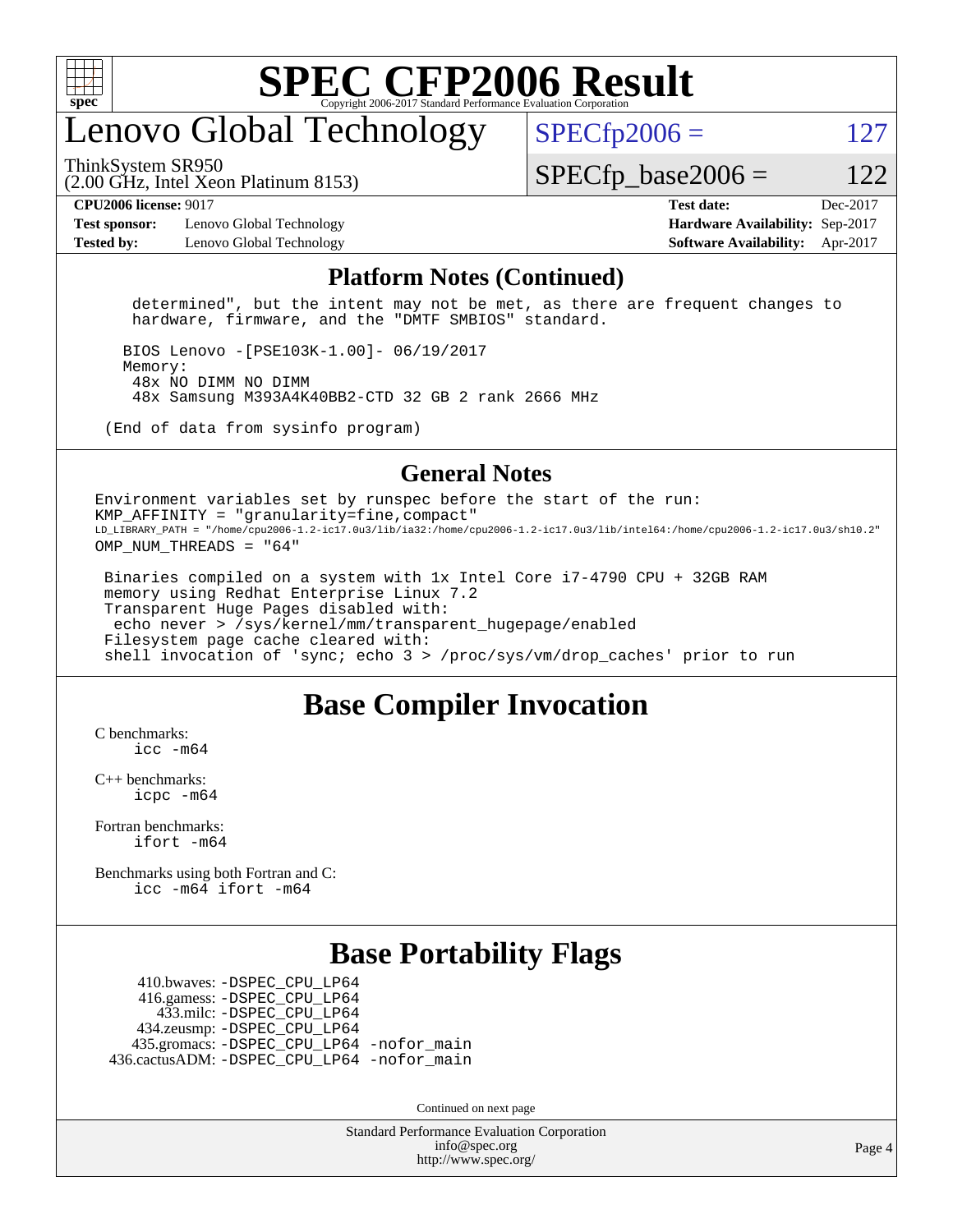

enovo Global Technology

ThinkSystem SR950

(2.00 GHz, Intel Xeon Platinum 8153)

 $SPECfp2006 = 127$  $SPECfp2006 = 127$ 

 $SPECTp\_base2006 = 122$ 

**[Test sponsor:](http://www.spec.org/auto/cpu2006/Docs/result-fields.html#Testsponsor)** Lenovo Global Technology **[Hardware Availability:](http://www.spec.org/auto/cpu2006/Docs/result-fields.html#HardwareAvailability)** Sep-2017

**[CPU2006 license:](http://www.spec.org/auto/cpu2006/Docs/result-fields.html#CPU2006license)** 9017 **[Test date:](http://www.spec.org/auto/cpu2006/Docs/result-fields.html#Testdate)** Dec-2017 **[Tested by:](http://www.spec.org/auto/cpu2006/Docs/result-fields.html#Testedby)** Lenovo Global Technology **[Software Availability:](http://www.spec.org/auto/cpu2006/Docs/result-fields.html#SoftwareAvailability)** Apr-2017

## **[Base Portability Flags \(Continued\)](http://www.spec.org/auto/cpu2006/Docs/result-fields.html#BasePortabilityFlags)**

 437.leslie3d: [-DSPEC\\_CPU\\_LP64](http://www.spec.org/cpu2006/results/res2017q4/cpu2006-20171211-51068.flags.html#suite_basePORTABILITY437_leslie3d_DSPEC_CPU_LP64) 444.namd: [-DSPEC\\_CPU\\_LP64](http://www.spec.org/cpu2006/results/res2017q4/cpu2006-20171211-51068.flags.html#suite_basePORTABILITY444_namd_DSPEC_CPU_LP64) 447.dealII: [-DSPEC\\_CPU\\_LP64](http://www.spec.org/cpu2006/results/res2017q4/cpu2006-20171211-51068.flags.html#suite_basePORTABILITY447_dealII_DSPEC_CPU_LP64) 450.soplex: [-DSPEC\\_CPU\\_LP64](http://www.spec.org/cpu2006/results/res2017q4/cpu2006-20171211-51068.flags.html#suite_basePORTABILITY450_soplex_DSPEC_CPU_LP64) 453.povray: [-DSPEC\\_CPU\\_LP64](http://www.spec.org/cpu2006/results/res2017q4/cpu2006-20171211-51068.flags.html#suite_basePORTABILITY453_povray_DSPEC_CPU_LP64) 454.calculix: [-DSPEC\\_CPU\\_LP64](http://www.spec.org/cpu2006/results/res2017q4/cpu2006-20171211-51068.flags.html#suite_basePORTABILITY454_calculix_DSPEC_CPU_LP64) [-nofor\\_main](http://www.spec.org/cpu2006/results/res2017q4/cpu2006-20171211-51068.flags.html#user_baseLDPORTABILITY454_calculix_f-nofor_main) 459.GemsFDTD: [-DSPEC\\_CPU\\_LP64](http://www.spec.org/cpu2006/results/res2017q4/cpu2006-20171211-51068.flags.html#suite_basePORTABILITY459_GemsFDTD_DSPEC_CPU_LP64) 465.tonto: [-DSPEC\\_CPU\\_LP64](http://www.spec.org/cpu2006/results/res2017q4/cpu2006-20171211-51068.flags.html#suite_basePORTABILITY465_tonto_DSPEC_CPU_LP64) 470.lbm: [-DSPEC\\_CPU\\_LP64](http://www.spec.org/cpu2006/results/res2017q4/cpu2006-20171211-51068.flags.html#suite_basePORTABILITY470_lbm_DSPEC_CPU_LP64) 482.sphinx3: [-DSPEC\\_CPU\\_LP64](http://www.spec.org/cpu2006/results/res2017q4/cpu2006-20171211-51068.flags.html#suite_basePORTABILITY482_sphinx3_DSPEC_CPU_LP64)

481.wrf: [-DSPEC\\_CPU\\_LP64](http://www.spec.org/cpu2006/results/res2017q4/cpu2006-20171211-51068.flags.html#suite_basePORTABILITY481_wrf_DSPEC_CPU_LP64) [-DSPEC\\_CPU\\_CASE\\_FLAG](http://www.spec.org/cpu2006/results/res2017q4/cpu2006-20171211-51068.flags.html#b481.wrf_baseCPORTABILITY_DSPEC_CPU_CASE_FLAG) [-DSPEC\\_CPU\\_LINUX](http://www.spec.org/cpu2006/results/res2017q4/cpu2006-20171211-51068.flags.html#b481.wrf_baseCPORTABILITY_DSPEC_CPU_LINUX)

### **[Base Optimization Flags](http://www.spec.org/auto/cpu2006/Docs/result-fields.html#BaseOptimizationFlags)**

[C benchmarks](http://www.spec.org/auto/cpu2006/Docs/result-fields.html#Cbenchmarks):

[-xCORE-AVX2](http://www.spec.org/cpu2006/results/res2017q4/cpu2006-20171211-51068.flags.html#user_CCbase_f-xCORE-AVX2) [-ipo](http://www.spec.org/cpu2006/results/res2017q4/cpu2006-20171211-51068.flags.html#user_CCbase_f-ipo) [-O3](http://www.spec.org/cpu2006/results/res2017q4/cpu2006-20171211-51068.flags.html#user_CCbase_f-O3) [-no-prec-div](http://www.spec.org/cpu2006/results/res2017q4/cpu2006-20171211-51068.flags.html#user_CCbase_f-no-prec-div) [-parallel](http://www.spec.org/cpu2006/results/res2017q4/cpu2006-20171211-51068.flags.html#user_CCbase_f-parallel) [-qopt-prefetch](http://www.spec.org/cpu2006/results/res2017q4/cpu2006-20171211-51068.flags.html#user_CCbase_f-qopt-prefetch)

[C++ benchmarks:](http://www.spec.org/auto/cpu2006/Docs/result-fields.html#CXXbenchmarks)

[-xCORE-AVX2](http://www.spec.org/cpu2006/results/res2017q4/cpu2006-20171211-51068.flags.html#user_CXXbase_f-xCORE-AVX2) [-ipo](http://www.spec.org/cpu2006/results/res2017q4/cpu2006-20171211-51068.flags.html#user_CXXbase_f-ipo) [-O3](http://www.spec.org/cpu2006/results/res2017q4/cpu2006-20171211-51068.flags.html#user_CXXbase_f-O3) [-no-prec-div](http://www.spec.org/cpu2006/results/res2017q4/cpu2006-20171211-51068.flags.html#user_CXXbase_f-no-prec-div) [-qopt-prefetch](http://www.spec.org/cpu2006/results/res2017q4/cpu2006-20171211-51068.flags.html#user_CXXbase_f-qopt-prefetch)

[Fortran benchmarks](http://www.spec.org/auto/cpu2006/Docs/result-fields.html#Fortranbenchmarks): [-xCORE-AVX2](http://www.spec.org/cpu2006/results/res2017q4/cpu2006-20171211-51068.flags.html#user_FCbase_f-xCORE-AVX2) [-ipo](http://www.spec.org/cpu2006/results/res2017q4/cpu2006-20171211-51068.flags.html#user_FCbase_f-ipo) [-O3](http://www.spec.org/cpu2006/results/res2017q4/cpu2006-20171211-51068.flags.html#user_FCbase_f-O3) [-no-prec-div](http://www.spec.org/cpu2006/results/res2017q4/cpu2006-20171211-51068.flags.html#user_FCbase_f-no-prec-div) [-parallel](http://www.spec.org/cpu2006/results/res2017q4/cpu2006-20171211-51068.flags.html#user_FCbase_f-parallel) [-qopt-prefetch](http://www.spec.org/cpu2006/results/res2017q4/cpu2006-20171211-51068.flags.html#user_FCbase_f-qopt-prefetch)

[Benchmarks using both Fortran and C](http://www.spec.org/auto/cpu2006/Docs/result-fields.html#BenchmarksusingbothFortranandC): [-xCORE-AVX2](http://www.spec.org/cpu2006/results/res2017q4/cpu2006-20171211-51068.flags.html#user_CC_FCbase_f-xCORE-AVX2) [-ipo](http://www.spec.org/cpu2006/results/res2017q4/cpu2006-20171211-51068.flags.html#user_CC_FCbase_f-ipo) [-O3](http://www.spec.org/cpu2006/results/res2017q4/cpu2006-20171211-51068.flags.html#user_CC_FCbase_f-O3) [-no-prec-div](http://www.spec.org/cpu2006/results/res2017q4/cpu2006-20171211-51068.flags.html#user_CC_FCbase_f-no-prec-div) [-parallel](http://www.spec.org/cpu2006/results/res2017q4/cpu2006-20171211-51068.flags.html#user_CC_FCbase_f-parallel) [-qopt-prefetch](http://www.spec.org/cpu2006/results/res2017q4/cpu2006-20171211-51068.flags.html#user_CC_FCbase_f-qopt-prefetch)

### **[Peak Compiler Invocation](http://www.spec.org/auto/cpu2006/Docs/result-fields.html#PeakCompilerInvocation)**

[C benchmarks](http://www.spec.org/auto/cpu2006/Docs/result-fields.html#Cbenchmarks): [icc -m64](http://www.spec.org/cpu2006/results/res2017q4/cpu2006-20171211-51068.flags.html#user_CCpeak_intel_icc_64bit_bda6cc9af1fdbb0edc3795bac97ada53)

[C++ benchmarks:](http://www.spec.org/auto/cpu2006/Docs/result-fields.html#CXXbenchmarks) [icpc -m64](http://www.spec.org/cpu2006/results/res2017q4/cpu2006-20171211-51068.flags.html#user_CXXpeak_intel_icpc_64bit_fc66a5337ce925472a5c54ad6a0de310)

[Fortran benchmarks](http://www.spec.org/auto/cpu2006/Docs/result-fields.html#Fortranbenchmarks): [ifort -m64](http://www.spec.org/cpu2006/results/res2017q4/cpu2006-20171211-51068.flags.html#user_FCpeak_intel_ifort_64bit_ee9d0fb25645d0210d97eb0527dcc06e)

[Benchmarks using both Fortran and C](http://www.spec.org/auto/cpu2006/Docs/result-fields.html#BenchmarksusingbothFortranandC): [icc -m64](http://www.spec.org/cpu2006/results/res2017q4/cpu2006-20171211-51068.flags.html#user_CC_FCpeak_intel_icc_64bit_bda6cc9af1fdbb0edc3795bac97ada53) [ifort -m64](http://www.spec.org/cpu2006/results/res2017q4/cpu2006-20171211-51068.flags.html#user_CC_FCpeak_intel_ifort_64bit_ee9d0fb25645d0210d97eb0527dcc06e)

### **[Peak Portability Flags](http://www.spec.org/auto/cpu2006/Docs/result-fields.html#PeakPortabilityFlags)**

Same as Base Portability Flags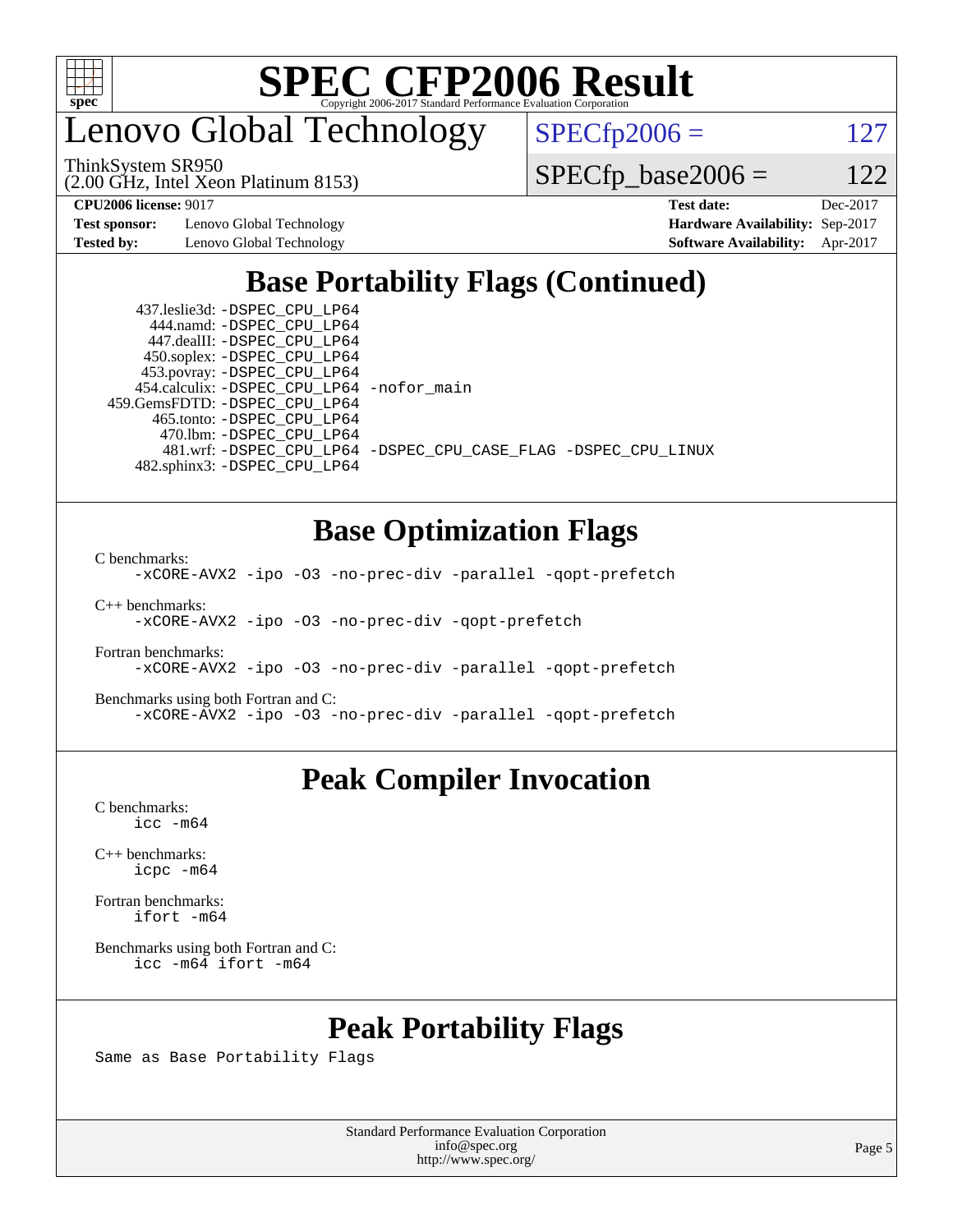

# enovo Global Technology

ThinkSystem SR950

 $SPECTp2006 = 127$ 

(2.00 GHz, Intel Xeon Platinum 8153)

 $SPECTp\_base2006 = 122$ 

**[Test sponsor:](http://www.spec.org/auto/cpu2006/Docs/result-fields.html#Testsponsor)** Lenovo Global Technology **[Hardware Availability:](http://www.spec.org/auto/cpu2006/Docs/result-fields.html#HardwareAvailability)** Sep-2017 **[Tested by:](http://www.spec.org/auto/cpu2006/Docs/result-fields.html#Testedby)** Lenovo Global Technology **[Software Availability:](http://www.spec.org/auto/cpu2006/Docs/result-fields.html#SoftwareAvailability)** Apr-2017

**[CPU2006 license:](http://www.spec.org/auto/cpu2006/Docs/result-fields.html#CPU2006license)** 9017 **[Test date:](http://www.spec.org/auto/cpu2006/Docs/result-fields.html#Testdate)** Dec-2017

## **[Peak Optimization Flags](http://www.spec.org/auto/cpu2006/Docs/result-fields.html#PeakOptimizationFlags)**

[C benchmarks](http://www.spec.org/auto/cpu2006/Docs/result-fields.html#Cbenchmarks):

433.milc: basepeak = yes

 $470.$ lbm: basepeak = yes

 $482$ .sphinx3: basepeak = yes

[C++ benchmarks:](http://www.spec.org/auto/cpu2006/Docs/result-fields.html#CXXbenchmarks)

 444.namd: [-prof-gen](http://www.spec.org/cpu2006/results/res2017q4/cpu2006-20171211-51068.flags.html#user_peakPASS1_CXXFLAGSPASS1_LDFLAGS444_namd_prof_gen_e43856698f6ca7b7e442dfd80e94a8fc)(pass 1) [-prof-use](http://www.spec.org/cpu2006/results/res2017q4/cpu2006-20171211-51068.flags.html#user_peakPASS2_CXXFLAGSPASS2_LDFLAGS444_namd_prof_use_bccf7792157ff70d64e32fe3e1250b55)(pass 2) [-xCORE-AVX2](http://www.spec.org/cpu2006/results/res2017q4/cpu2006-20171211-51068.flags.html#user_peakPASS2_CXXFLAGSPASS2_LDFLAGS444_namd_f-xCORE-AVX2)(pass 2)  $-par-num-threads=1(pass 1) -ipo(pass 2) -O3(pass 2)$  $-par-num-threads=1(pass 1) -ipo(pass 2) -O3(pass 2)$  $-par-num-threads=1(pass 1) -ipo(pass 2) -O3(pass 2)$  $-par-num-threads=1(pass 1) -ipo(pass 2) -O3(pass 2)$  $-par-num-threads=1(pass 1) -ipo(pass 2) -O3(pass 2)$  $-par-num-threads=1(pass 1) -ipo(pass 2) -O3(pass 2)$ [-no-prec-div](http://www.spec.org/cpu2006/results/res2017q4/cpu2006-20171211-51068.flags.html#user_peakPASS2_CXXFLAGSPASS2_LDFLAGS444_namd_f-no-prec-div)(pass 2) [-fno-alias](http://www.spec.org/cpu2006/results/res2017q4/cpu2006-20171211-51068.flags.html#user_peakCXXOPTIMIZEOPTIMIZE444_namd_f-no-alias_694e77f6c5a51e658e82ccff53a9e63a) [-auto-ilp32](http://www.spec.org/cpu2006/results/res2017q4/cpu2006-20171211-51068.flags.html#user_peakCXXOPTIMIZE444_namd_f-auto-ilp32)

447.dealII: basepeak = yes

 $450$ .soplex: basepeak = yes

```
 453.povray: -prof-gen(pass 1) -prof-use(pass 2) -xCORE-AVX2(pass 2)
         -par-num-threads=1-ipo-O3(pass 2)-no-prec-div(pass 2) -unroll4 -ansi-alias
```
[Fortran benchmarks](http://www.spec.org/auto/cpu2006/Docs/result-fields.html#Fortranbenchmarks):

 $410.bwaves: basepeak = yes$ 

 416.gamess: [-prof-gen](http://www.spec.org/cpu2006/results/res2017q4/cpu2006-20171211-51068.flags.html#user_peakPASS1_FFLAGSPASS1_LDFLAGS416_gamess_prof_gen_e43856698f6ca7b7e442dfd80e94a8fc)(pass 1) [-prof-use](http://www.spec.org/cpu2006/results/res2017q4/cpu2006-20171211-51068.flags.html#user_peakPASS2_FFLAGSPASS2_LDFLAGS416_gamess_prof_use_bccf7792157ff70d64e32fe3e1250b55)(pass 2) [-xCORE-AVX2](http://www.spec.org/cpu2006/results/res2017q4/cpu2006-20171211-51068.flags.html#user_peakPASS2_FFLAGSPASS2_LDFLAGS416_gamess_f-xCORE-AVX2)(pass 2)  $-par-num-threads=1(pass 1) -ipo(pass 2) -O3(pass 2)$  $-par-num-threads=1(pass 1) -ipo(pass 2) -O3(pass 2)$  $-par-num-threads=1(pass 1) -ipo(pass 2) -O3(pass 2)$  $-par-num-threads=1(pass 1) -ipo(pass 2) -O3(pass 2)$  $-par-num-threads=1(pass 1) -ipo(pass 2) -O3(pass 2)$  $-par-num-threads=1(pass 1) -ipo(pass 2) -O3(pass 2)$ [-no-prec-div](http://www.spec.org/cpu2006/results/res2017q4/cpu2006-20171211-51068.flags.html#user_peakPASS2_FFLAGSPASS2_LDFLAGS416_gamess_f-no-prec-div)(pass 2) [-unroll2](http://www.spec.org/cpu2006/results/res2017q4/cpu2006-20171211-51068.flags.html#user_peakOPTIMIZE416_gamess_f-unroll_784dae83bebfb236979b41d2422d7ec2) [-inline-level=0](http://www.spec.org/cpu2006/results/res2017q4/cpu2006-20171211-51068.flags.html#user_peakOPTIMIZE416_gamess_f-inline-level_318d07a09274ad25e8d15dbfaa68ba50) [-scalar-rep-](http://www.spec.org/cpu2006/results/res2017q4/cpu2006-20171211-51068.flags.html#user_peakOPTIMIZE416_gamess_f-disablescalarrep_abbcad04450fb118e4809c81d83c8a1d)

 $434$ .zeusmp: basepeak = yes

437.leslie3d: basepeak = yes

```
 459.GemsFDTD: -prof-gen(pass 1) -prof-use(pass 2) -xCORE-AVX2(pass 2)
            -par-num-threads=1-ipo-O3(pass 2)-no-prec-div(pass 2) -unroll2 -inline-level=0
            -qopt-prefetch -parallel
```
 465.tonto: [-prof-gen](http://www.spec.org/cpu2006/results/res2017q4/cpu2006-20171211-51068.flags.html#user_peakPASS1_FFLAGSPASS1_LDFLAGS465_tonto_prof_gen_e43856698f6ca7b7e442dfd80e94a8fc)(pass 1) [-prof-use](http://www.spec.org/cpu2006/results/res2017q4/cpu2006-20171211-51068.flags.html#user_peakPASS2_FFLAGSPASS2_LDFLAGS465_tonto_prof_use_bccf7792157ff70d64e32fe3e1250b55)(pass 2) [-xCORE-AVX2](http://www.spec.org/cpu2006/results/res2017q4/cpu2006-20171211-51068.flags.html#user_peakPASS2_FFLAGSPASS2_LDFLAGS465_tonto_f-xCORE-AVX2)(pass 2)  $-par-num-threads=1(pass 1) -ipo(pass 2) -O3(pass 2)$  $-par-num-threads=1(pass 1) -ipo(pass 2) -O3(pass 2)$  $-par-num-threads=1(pass 1) -ipo(pass 2) -O3(pass 2)$  $-par-num-threads=1(pass 1) -ipo(pass 2) -O3(pass 2)$  $-par-num-threads=1(pass 1) -ipo(pass 2) -O3(pass 2)$  $-par-num-threads=1(pass 1) -ipo(pass 2) -O3(pass 2)$ [-no-prec-div](http://www.spec.org/cpu2006/results/res2017q4/cpu2006-20171211-51068.flags.html#user_peakPASS2_FFLAGSPASS2_LDFLAGS465_tonto_f-no-prec-div)(pass 2) [-inline-calloc](http://www.spec.org/cpu2006/results/res2017q4/cpu2006-20171211-51068.flags.html#user_peakOPTIMIZE465_tonto_f-inline-calloc) [-qopt-malloc-options=3](http://www.spec.org/cpu2006/results/res2017q4/cpu2006-20171211-51068.flags.html#user_peakOPTIMIZE465_tonto_f-qopt-malloc-options_0fcb435012e78f27d57f473818e45fe4) [-auto](http://www.spec.org/cpu2006/results/res2017q4/cpu2006-20171211-51068.flags.html#user_peakOPTIMIZE465_tonto_f-auto) [-unroll4](http://www.spec.org/cpu2006/results/res2017q4/cpu2006-20171211-51068.flags.html#user_peakOPTIMIZE465_tonto_f-unroll_4e5e4ed65b7fd20bdcd365bec371b81f)

[Benchmarks using both Fortran and C](http://www.spec.org/auto/cpu2006/Docs/result-fields.html#BenchmarksusingbothFortranandC):

435.gromacs: basepeak = yes

 $436.cactusADM: basepeak = yes$ 

Continued on next page

| <b>Standard Performance Evaluation Corporation</b> |
|----------------------------------------------------|
| info@spec.org                                      |
| http://www.spec.org/                               |